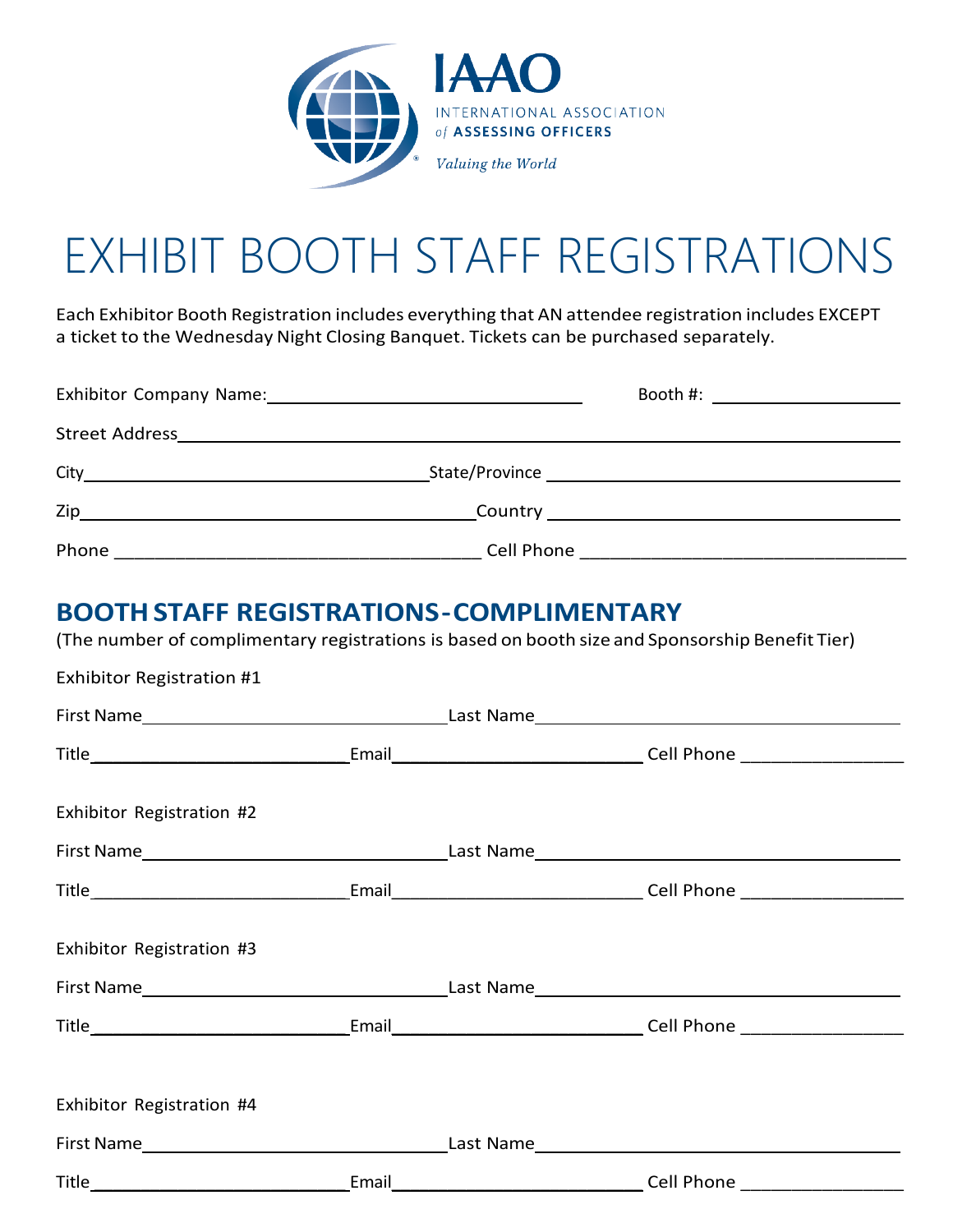| Exhibitor Registration #5                                                                                 |  |  |
|-----------------------------------------------------------------------------------------------------------|--|--|
|                                                                                                           |  |  |
| Title___________________________________Email_______________________________Cell Phone __________________ |  |  |
|                                                                                                           |  |  |
| Exhibitor Registration #6                                                                                 |  |  |
|                                                                                                           |  |  |
| Title___________________________________Email_______________________________Cell Phone __________________ |  |  |
| Exhibitor Registration #7                                                                                 |  |  |
|                                                                                                           |  |  |
| Title___________________________________Email______________________________Cell Phone ___________________ |  |  |
| Exhibitor Registration #8                                                                                 |  |  |
|                                                                                                           |  |  |
| Title___________________________________Email______________________________Cell Phone ___________________ |  |  |
| Exhibitor Registration #9                                                                                 |  |  |
|                                                                                                           |  |  |
|                                                                                                           |  |  |
|                                                                                                           |  |  |
| Exhibitor Registration #10                                                                                |  |  |
|                                                                                                           |  |  |
| Title___________________________________Email_______________________________Cell Phone __________________ |  |  |
| Exhibitor Registration #11                                                                                |  |  |
|                                                                                                           |  |  |
| Title___________________________________Email_____________________________Cell Phone ____________________ |  |  |